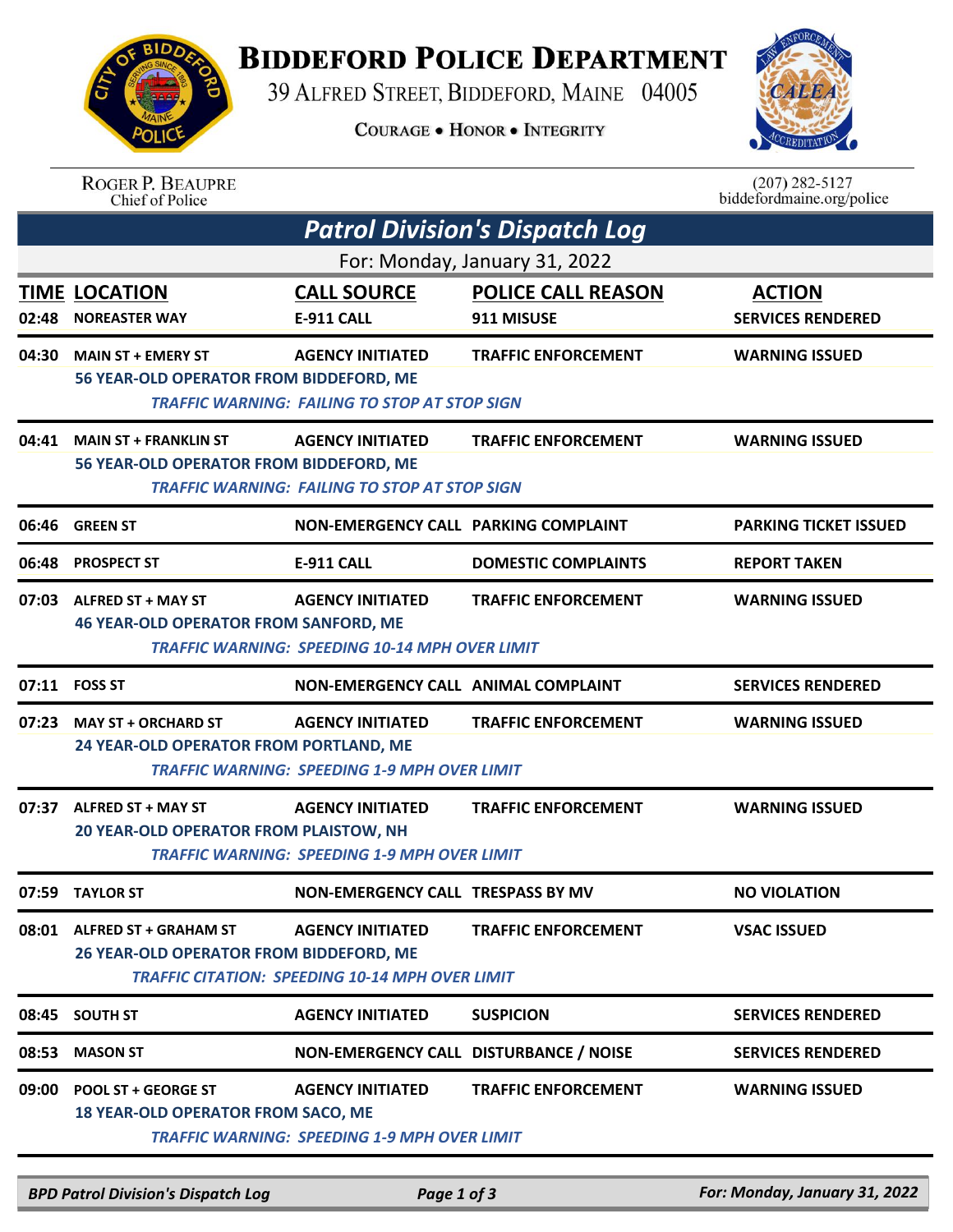| 09:17 | <b>TIME LOCATION</b><br><b>ALFRED ST + BIRCH ST</b><br><b>61 YEAR-OLD OPERATOR FROM ARUNDEL, ME</b> | <b>CALL SOURCE</b><br><b>AGENCY INITIATED</b><br><b>TRAFFIC WARNING: SPEEDING 10-14 MPH OVER LIMIT</b> | <b>POLICE CALL REASON</b><br><b>TRAFFIC ENFORCEMENT</b> | <b>ACTION</b><br><b>WARNING ISSUED</b> |
|-------|-----------------------------------------------------------------------------------------------------|--------------------------------------------------------------------------------------------------------|---------------------------------------------------------|----------------------------------------|
|       | 09:25 EMERY ST                                                                                      |                                                                                                        | NON-EMERGENCY CALL DOMESTIC COMPLAINTS                  | <b>SERVICES RENDERED</b>               |
| 09:33 | <b>DARTMOUTH ST + RUGBY ST</b><br><b>40 YEAR-OLD OPERATOR FROM BIDDEFORD, ME</b>                    | <b>AGENCY INITIATED</b><br><b>TRAFFIC WARNING: SPEEDING 10-14 MPH OVER LIMIT</b>                       | <b>TRAFFIC ENFORCEMENT</b>                              | <b>WARNING ISSUED</b>                  |
| 09:34 | <b>BACON ST + EMERY ST</b>                                                                          | <b>E-911 CALL</b>                                                                                      | <b>VEHICLE CRASH - POLICE ONLY</b>                      | <b>STATE FORM TAKEN</b>                |
| 09:57 | <b>WEST ST + DEBBIE AVE</b><br>22 YEAR-OLD OPERATOR FROM CAPE NEDDICKS, ME                          | <b>AGENCY INITIATED</b><br><b>TRAFFIC WARNING: SPEEDING 10-14 MPH OVER LIMIT</b>                       | <b>TRAFFIC ENFORCEMENT</b>                              | <b>WARNING ISSUED</b>                  |
| 10:00 | <b>PAQUIN AVE</b>                                                                                   | <b>WALK-IN AT STATION</b>                                                                              | <b>SEX OFFENDER REGISTRATION</b>                        | <b>REPORT TAKEN</b>                    |
| 10:21 | <b>ALFRED ST + MYRTLE ST</b>                                                                        | <b>AGENCY INITIATED</b>                                                                                | <b>TRAFFIC ENFORCEMENT</b>                              | <b>WARNING ISSUED</b>                  |
| 10:50 | <b>MAIN ST</b>                                                                                      |                                                                                                        | NON-EMERGENCY CALL VIOL OF BAIL CONDITIONS              | <b>REPORT TAKEN</b>                    |
| 11:05 | <b>SULLIVAN ST</b>                                                                                  | <b>AGENCY INITIATED</b>                                                                                | <b>PRO-ACTIVE DV RESPONSE TEAM</b>                      | <b>NO VIOLATION</b>                    |
| 11:20 | <b>MAIN ST</b>                                                                                      | <b>AGENCY INITIATED</b>                                                                                | <b>DRUNKENNESS</b>                                      | <b>TRANSPORT TO HOSPITAL</b>           |
|       | 11:21 ALFRED ST                                                                                     | <b>OTHER</b>                                                                                           | <b>DRUG BOX</b>                                         | <b>SERVICES RENDERED</b>               |
| 11:24 | <b>HILL ST</b>                                                                                      | <b>AGENCY INITIATED</b>                                                                                | <b>PRO-ACTIVE DV RESPONSE TEAM</b>                      | <b>NO VIOLATION</b>                    |
| 11:38 | <b>UNION ST</b>                                                                                     | <b>AGENCY INITIATED</b>                                                                                | <b>PRO-ACTIVE DV RESPONSE TEAM</b>                      | <b>NEGATIVE CONTACT</b>                |
| 11:57 | <b>HIGH ST</b>                                                                                      | NON-EMERGENCY CALL CRIMINAL MISCHIEF                                                                   |                                                         | <b>SERVICES RENDERED</b>               |
|       | 12:31 GRAHAM ST                                                                                     | <b>E-911 CALL</b>                                                                                      | <b>ASSIST: MEDICAL W/ ENGINE</b>                        | <b>TRANSPORT TO HOSPITAL</b>           |
|       | 12:31 SOUTH ST                                                                                      | NON-EMERGENCY CALL DISTURBANCE / NOISE                                                                 |                                                         | <b>UNFOUNDED</b>                       |
|       | 13:11 BOULDER WAY                                                                                   | <b>AGENCY INITIATED</b>                                                                                | <b>OUT FOR FOLLOW UP</b>                                | <b>SERVICES RENDERED</b>               |
|       | 13:58 HILL ST                                                                                       |                                                                                                        | NON-EMERGENCY CALL VEHICLE CRASH - POLICE ONLY          | <b>REPORT TAKEN</b>                    |
|       | 15:06 ALFRED ST                                                                                     | <b>WALK-IN AT STATION</b>                                                                              | <b>FRAUD / SCAM</b>                                     | <b>REPORT TAKEN</b>                    |
|       | 15:09 BENSON RD                                                                                     |                                                                                                        | NON-EMERGENCY CALL VEHICLE CRASH - POLICE ONLY          | <b>CIVIL COMPLAINT</b>                 |
|       | <b>15:11 HILL ST</b>                                                                                | <b>WALK-IN AT STATION</b>                                                                              | <b>PAPERWORK</b>                                        | <b>SERVICES RENDERED</b>               |
|       | 15:12 HILLS BEACH RD                                                                                |                                                                                                        | <b>NON-EMERGENCY CALL MENTAL ILLNESS CASES</b>          | <b>TRANSPORT TO HOSPITAL</b>           |
|       | 15:18 ELM ST                                                                                        | <b>E-911 CALL</b>                                                                                      | <b>VEHICLE CRASH - POLICE ONLY</b>                      | <b>SERVICES RENDERED</b>               |
|       | 15:26 ALFRED ST + BIDDEFORD GATEW NON-EMERGENCY CALL LIGHTS MALFUNCTIONING                          |                                                                                                        |                                                         | <b>REFERRED OTHER AGENCY</b>           |
|       | 15:37 ELM ST                                                                                        |                                                                                                        | NON-EMERGENCY CALL VEHICLE CRASH - POLICE ONLY          | <b>STATE FORM TAKEN</b>                |
|       | 15:43 ALFRED ST                                                                                     | <b>AGENCY INITIATED</b>                                                                                | <b>OUT FOR FOLLOW UP</b>                                | <b>SERVICES RENDERED</b>               |